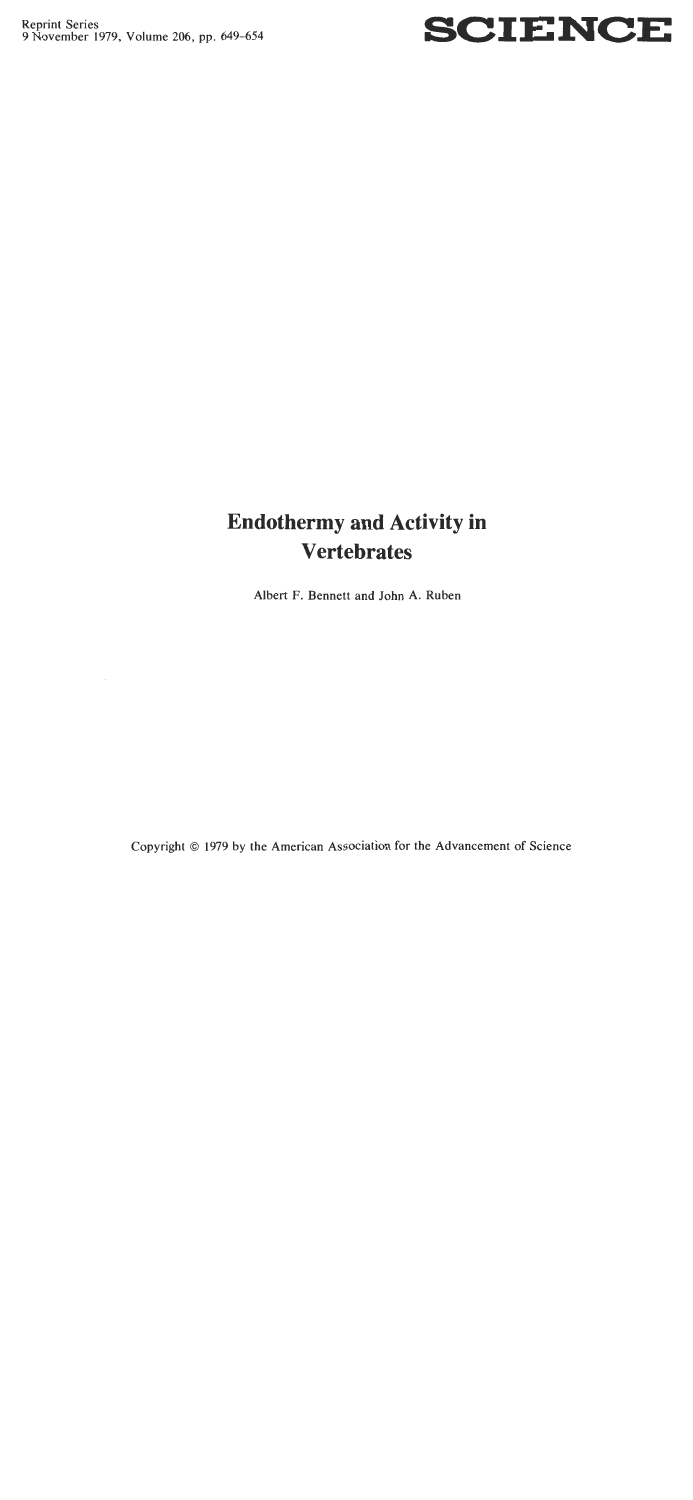## **Endothermy and Activity in Vertebrates**

**Albert F. Bennett and John A. Ruben** 

Endothermy, the maintenance of a high and constant body temperature by metabolic means, is a striking adaptation in the animal kingdom. Endothermic animals expend great quantities of energy to regulate and maintain internal thermal conditions and functional processes over a wide range of environmental temperatures. In contrast to ectotherms, they are generally warmer than their environment and are often more active animals. Although endothermy appears during intense muscular activity in several otherwise ectothermic organisms, only among mammals and birds is endothermy maintained even under resting conditions. The energetic cost of this maintenance in these groups is great, and its evolution has required substantial restructuring of many systems of the vertebrate body. In spite of these costs, mammalian and avian endothermy developed along essentially parallel lines among different groups of reptilian ancestors. The selective factors influencing its evolution must have been substantial and highly significant to have made such a profound alteration in the energetics, physiology, and behavior of two major groups of vertebrates. However, there is no general

agreement among vertebrate biologists as to what those selective factors were or what the sequence of events culminating in endothermy was.

The evolution of endothermy in mammals and birds has been the subject of considerable speculation *(1,* 2), and debate has also been raised concerning metabolic thermoregulation among the dinosaurs  $(3)$ . These discussions are generally based on the assumption that the endothermic condition is the end product of selection for a high and stable body temperature per se. That is to say, the evolution of endothermy was occasioned by only thermoregulatory considerations. Consequently, attention has been centered upon the advantages of a relatively high and constant body temperature. Among the benefits cited are stability of enzymatic catalysis, independence of timing daily activity, and resistance to freezing *(I).* These selective factors are not necessarily significant or even advantageous in all environmental circumstances in which endothermy evolved. Thus, arguments for the evolu-

**Dr. Bennett is associate professor of biological sciences at the University of California. Iwine 92717. Dr. Ruben is assistant professor of zoology at**  Oregon State University, Corvallis 97331.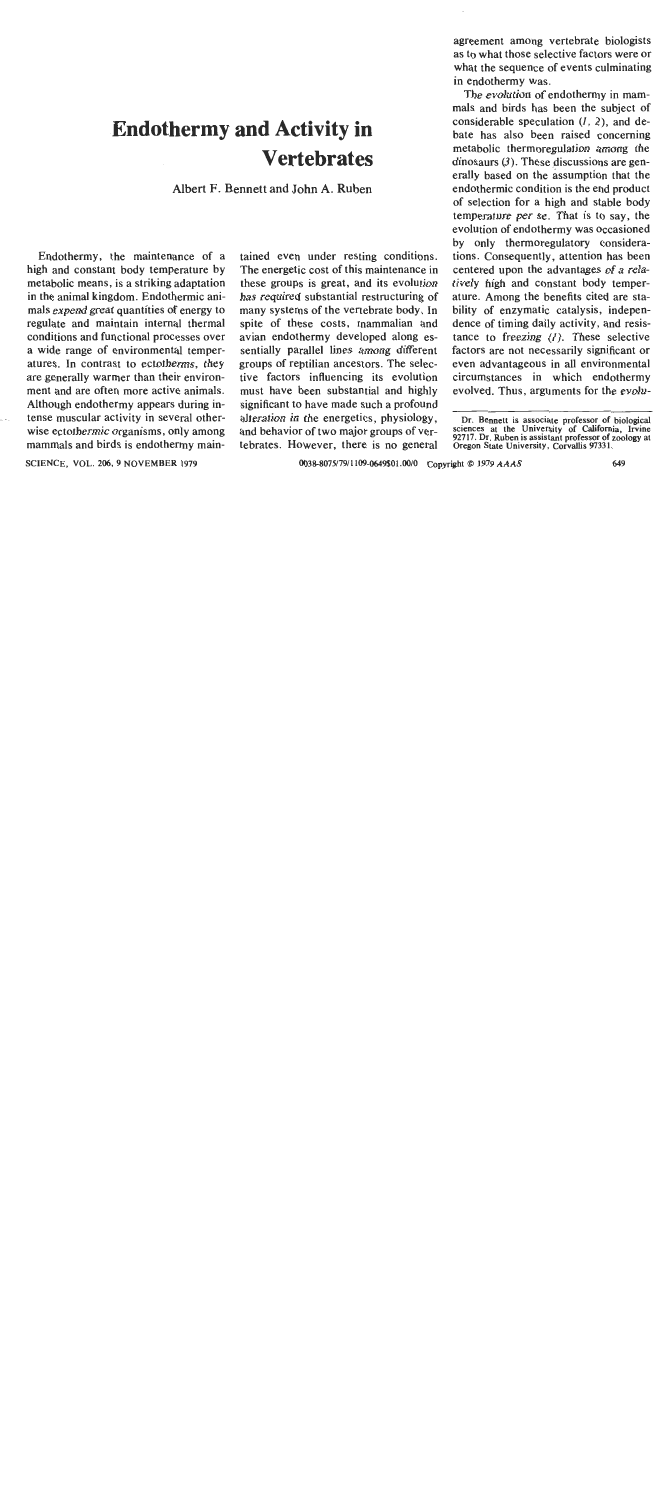tion of endothermy based on thermoreg-<br>ulatory considerations alone tend to be tiles) and the invertebrates (4). Difad hoc rather than a uniform explanation equally applicable to all groups. We sug-

tiles) and the invertebrates  $(4)$ . Dif-<br>ferences in standard metabolic rates equally applicable to all groups. We sug- among these animals are due principally gest that thermoregulation was not the to variation in body mass and temperto variation in body mass and temper-

**Summary. Resting and maximal levels of oxygen consumption of endothermic vertebrates exceed those of ectotherms by an average of five- to tenfold. Endotherms have a much broader range of activity that can be sustained by this augmented aerobic metabolism. Ectotherms are more reliant upon, and limited by, anaerobic metabolism during activity. A principal factor in the evolution of endothermy was the increase in aerobic capacities to support sustained activity.** 

sole selective advantage behind the evolution of the endothermic condition and was, perhaps, not even the initial factor that began its evolution. We believe that this process was directly linked with the development of high activity that was sustained by aerobic metabolism.

## Cost of Endothermy

Hypotheses based only on thermoregulatory considerations fail to justify in selective terms the great increments in energy consumption demanded by endothermy. The rate of resting metabolic expenditure is similar among all groups of ectothermic animals, including the lower

ature. Since this condition is so widespread phylogenetically, it is reasonable to assume that this is the metabolic grade or level from which the ancestors of the endothermic groups departed. Basal metabolic rate in extant mammals and birds is considerably greater. **A** mammal or bird requires five to ten times more energy for its maintenance than a reptile or othet vertebrate ectothem of similar size and body temperature  $(38^{\circ}$  to  $40^{\circ}$ C) (4-7). This higher rate of heat production, coupled with a low thermal conductance, is the basis of endothermy and it exists even when the differences in body temperature between ectotherms and endotherms are eliminated. Thus, high body temperature alone does not es-

**Table 1. Maximum aerobic power elicited by activity in small vertebrates.** 

| Species                                       | Mass<br>(g) | Aerobic<br>power*<br>(mW/g) | Reference |
|-----------------------------------------------|-------------|-----------------------------|-----------|
| Fish                                          |             |                             |           |
| Sockeye salmon (Oncorhynchus nerka)           | 55          | 3.9                         | 40        |
| Largemouth bass (Micropterus salmoides)       | 150         | 2.1                         | 41        |
| Rainbow trout (Salmo gairdneri)               | 200         | 2.3                         | 42        |
| Goldfish (Carassius auratus)                  | 66          | 2.5                         | 43        |
| Amphibians                                    |             |                             |           |
| Spadefoot toad (Scaphiopus hammondii)         | 40          | 7.9                         | 44        |
| Great Plains toad (Bufo cognatus)             | 40          | 8.5                         | 44        |
| Leopard frog (Rana pipiens)                   | 38          | 2.8                         | 44        |
| Reptiles                                      |             |                             |           |
| Green iguana (Iguana iguana)                  | 800         | 2.8                         | 16        |
| Racehorse goanna (Varanus gouldii)            | 674         | 5.6                         | 36        |
| Desert iguana (Dipsosaurus dorsalis)          | 35          | 11.2                        | 32        |
| Gopher snake (Pituophis catenifer)            | 548         | 2.9                         | 45        |
| Red-eared turtle ( <i>Pseudemys scripta</i> ) | 305         | 5.8                         | 46        |
| <b>Birds</b>                                  |             |                             |           |
| Budgerigar (Melopsittacus undulatus)          | 35          | 171                         | 31        |
| Laughing gull (Larus atricilla)               | 322         | 71                          | 31        |
| Fish crow (Corvus ossifragus)                 | 275         | 83                          | 47        |
| Evening grosbeak (Hesperiphona vespertina)    | 59          | 190                         | 15        |
| <b>Mammals</b>                                |             |                             |           |
| Merriam's chipmunk (Eutamias merriami)        | 75          | 39                          | 48        |
| Norway rat (Rattus norvegicus)                | 286         | 27                          | 49        |
| House mouse (Mus musculus)                    | 34          | 52                          | 49        |
| Fruit bat ( <i>Pteropus gouldii</i> )         | 779         | 60                          | 50        |

**\*Aerobic power was calculated at 20.9 J per milliliter of oxygen consumed. Values reported for poikilo**therms were the greatest measured at any body temperature. Values for flying animals are the greatest report-<br>ed for any flight speed and may not be maximal. Aerobic power per gram of scales at approximately  $m^{-0.25}$ <br>(*m* 

tablish equivalent metabolic rates. This factorial differential is maintained even if body temperature decreases, as during torpor or hibernation, or during experimental depression of body temperature (5). Under most circumstances, however, as ambient temperature decreases, the body temperature of the endotherm remains constant and that of the ectotherm decreases, thus increasing the metabolic differential between the animals. Consequently, at a temperature of 20°C, an ectothermic vertebrate utilizes only 2 to 3 percent of the energy required by an endotherm and, at 10°C, only 1 percent (if we assume thermoneutrality in the endotherm and a temperature coefficient of 2.5 for ectothermic metabolism). Thus, depending on environmental temperature, an endotherm expends a great deal of energy for thermoregulation alone, an amount that has been estimated to be as high as 80 to 90 percent of total energy intake of a rodent active under natural conditions (7). In animals active in nature, the size of the metabolic differential between a behaviorally thermoregulating lizard and a mammal or bird of the same size is 20- to 30-fold or more (8).

The advantages of endothermy are, therefore, not an unmixed blessing since they entail so great a cost. This is particularly true since energy devoted to physiological thermoregulation could otherwise have been allocated to growth or reproduction *(9).* which would seem to be of much more direct importance to the reproductive success and fitness of an organism. If an animal attempted to increase its food intake by 5- to 20-fold or more, it would at the same time increase its exposure to danger. Even doubling food intake and metabolic rate would be difficult, and significant thermostability is not attained in modem reptiles by such an increment (2, 10). It is difficult to conceive of these metabolic increments occurring for strictly thermoregulatory purposes, particularly at the initial stages of the evolution of endothermy when they would have been ineffective in establishing thermostability. Such alterations seem especially unlikely if endothermy evolved in the early Mesozoic, the most thermally equable period in the history of the earth  $(11)$ . We suggest that other selective factors were also influential in increasing metabolic levels during the development of endothemy and that these factors relate to the pattern of metabolic support for activity, specifically the augmentation of aerobic capacities.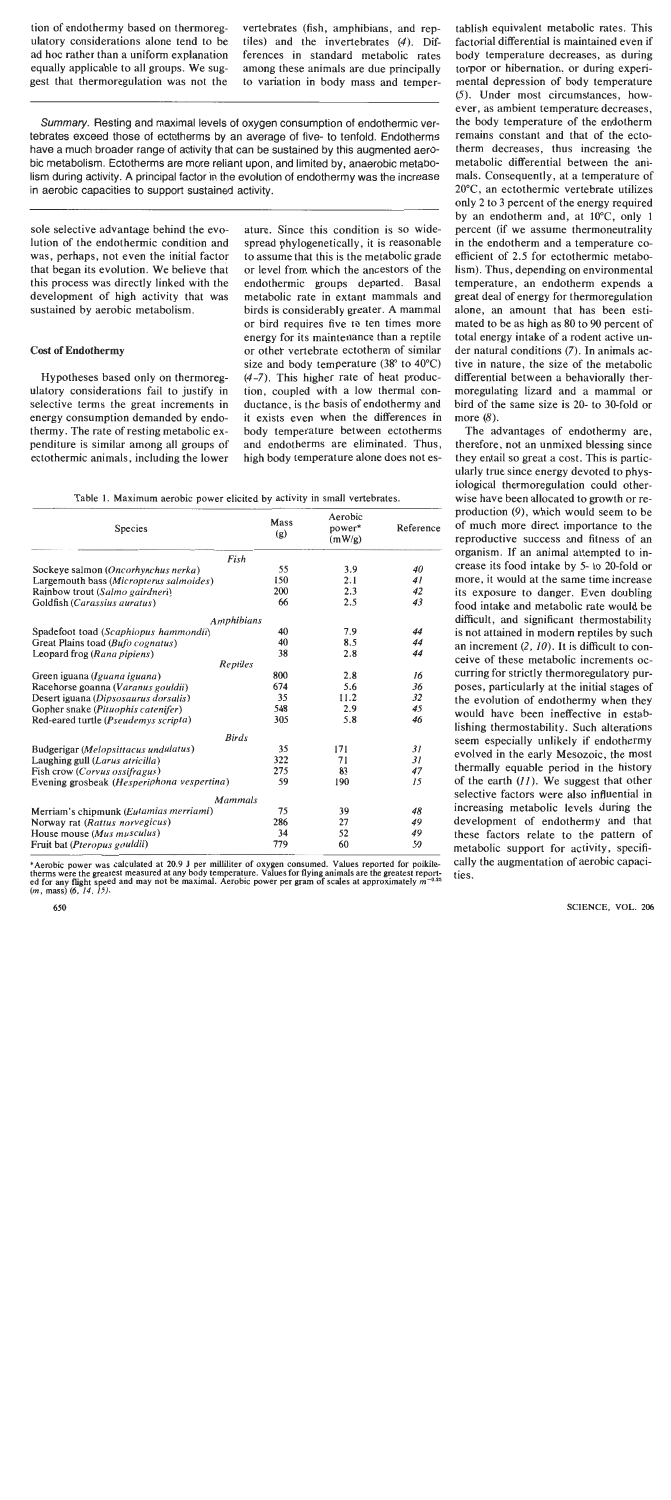#### Aerobic Capacity

As physical activity increases, power requirements are met by augmented aerobic metabolism. After an initial lag phase, organismal oxygen consumption rises in proportion to demand. If energetic demands exceed the support capacity of aerobic systems, anaerobic metabolism is used to supplement energy input. In vertebrates, anaerobic metabolism involves principally (if not exclusively) the production of lactic acid.

Among the ectothermic vertebrates, maximal oxygen consumption and aerobic scope (12) are proportionately as low as resting oxygen consumption in comparison to the aerobic capacities of endotherms (13). During maximal activity, oxygen consumption in the lower vertebrates can be increased an average of five- to tenfold at any single body temperature. Thus, at body temperatures characteristic of mammals and birds, levels of oxygen consumption in maximally active ectotherms are equal to resting levels of oxygen consumption in the former groups.

Mammals and birds during activity are also capable of increasing oxygen consumption by an average of five- to tenfold (14, 15). The levels of aerobic metabolism achieved by endotherms are thus considerably in excess of those attained by lower vertebrates. For example, resting and maximal rates of oxygen transport in a I-kg lizard (Iguana iguana) at 35°C are 2 and 9 ml of oxygen per minute, respectively (16); comparable values for a 1-kg mammal are 9 and 54 ml of oxygen per minute (14). The absolute increments (aerobic scopes) are very different (4 ml compared to 45 ml of oxygen per minute). Consequently, the capacity of endotherms for supporting work aerobically exceeds that of the lower vertebrates by an order of magnitude (Table 1). Although the resting maintenance requirements of the ectothermic vertebrates are considerably lower, part of the price of that energetic economy is an inability to maintain high levels of aerobic power input.

Thus there appears to be a consistent linkage between resting and maximal levels of oxygen consumption in the vertebrates. When an animal is in any given physiological state, oxygen consumption may increase an average of only five- to tenfold. This generalization is true not only for animals active at normal body temperatures but also for ectotherms over a range of body temperatures; low levels of resting oxygen consumption are associated with low levels of maximal



**Fig. 1. Oxygen consumption as a function of speed in a green iguana and a mammal (24).**   $R_M$ , basal metabolic rate of mammal;  $R_I$ , stan**dard metabolic rate of iguana.** 

oxygen consumption. Torpid or hibernating mammals are unable to achieve normothermic rates of maximal oxygen consumption until normally active body temperatures have been resumed.

This low factorial increment seems to be a standard feature of vertebrate physiology and may represent a basic limitation of the capacity of the delivery or utilization systems (or both) to process oxygen. For instance, **blood** circulation rate or the activity of mitochondrial enzymes may be able to increase only fiveto tenfold on a short-term basis. Which system limits maximal oxygen transport in mammals is still very much in debate (17), and for the other vertebrate classes even less information is available. It is reasonable to assume, however, that these coevolved transport and utilization systems will not differ greatly from each other within an individual animal in their capacity for oxygen processing. Current knowledge does not permit the determination of the mechanisms responsible for this linkage of resting and maximal oxygen consumption in the vertebrates; we can only point out what seems to be a highly consistent pattern. This limitation may be a result of the interposition of several different physiological systems between environmental oxygen and its site of utilization within metabolizing tissues. This factorial limitation in oxygenprocessing ability does not, for example, appear to apply to the insects with a tracheal respiratory system and no involvement of the circulatory system in oxygen transport. Some insects are capable of increasing oxygen consumption 50 to 200 times that at resting levels (18). However, this maximal oxygen consumption cannot be achieved at low body temperature and must be preceded by an increase in tissue temperature to high levels. Torpid mammals and birds are also capable of increasing oxygen consumption by a similar factorial amount. However, several hours are required for complete arousal to maximal activity. Similar arousal takes only minutes in an endothermic insect.

## Consequences for Locomotion and Sustained Activity

The differential between maximal aerobic power input in vertebrate endotherms and ectotherms has direct consequences for the level and duration of activity which these animals can sustain. Aerobic metabolic rate in quadruped animals while walking or running increases linearly with speed (19, 20). After maximal levels of oxygen consumption are attained, they remain constant at higher speeds. Anaerobic metabolism provides the additional energy required at speeds in excess of that at which oxygen consumption becomes maximal (21). Thus, if two animals have similar costs of locomotion, the animal with the higher aerobic scope will be able to attain and sustain greater speeds aerobically. This situation is evident in comparisons of the locomotor energetics of mammals and lizards. The net cost of transport (22) in terrestrial lizards and mammals is very similar (19, 23); however, the mammal is able to sustain much higher speeds. In Fig. I, oxygen consumption in a 1-kg Iguana and mammal are compared (24). Although the lizard expends less energy aerobically while walking at any given speed, the mammal can maintain a broader range of speeds (0.5 km/hour for the iguana; 4.1 km/hour for the mammal).

In comparison to aerobic potential, the cost of locomotion in terrestrial vertebrates is high, and even modest level: of activity quickly outstrip the aerobic scopes of the lower vertebrates. Any activity greater than that of a slow walk in terrestrial ectotherms entails anaerobic metabolism and the production of lactic acid or the net catabolism of high-energy phosphate compounds. The metabolic power that can be obtained anaerobically far overshadows the aerobic abilities of most lower vertebrates, and moderate or high levels of activity in these animals appear to be attainable only with the activation of anaerobiosis (25). These anaerobic processes are capable of supporting muscle contractions for rather short periods, namely, 2 to 5 minutes. Consequently, these animals lack stamina for even moderate activity and exhaust quickly. Recovery takes a long time and hours are sometimes required for complete restoration of the preactive physiological state  $(13)$ .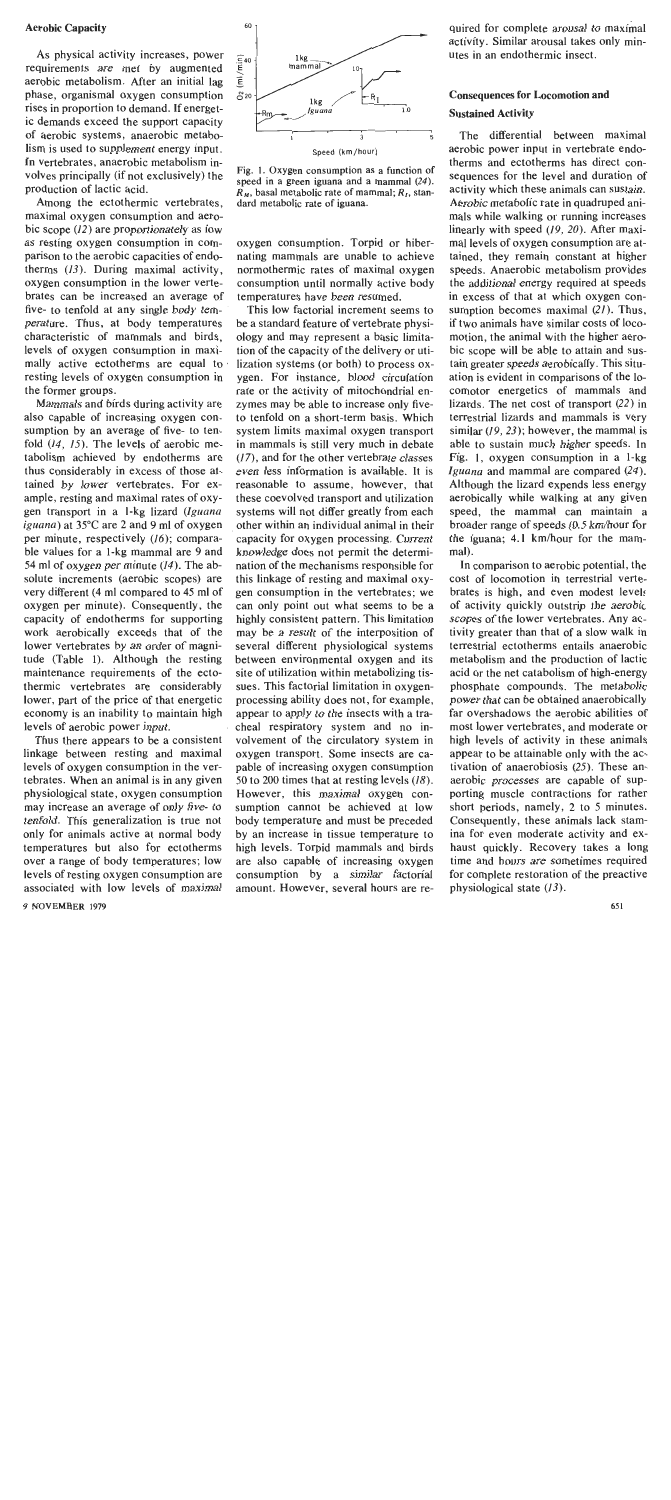The activity capacities of the lizard Cnemidophorus murinus illustrate the behavioral and locomotor consequences of this pattern of metabolic support (26). This lizard belongs to the saurian family Teiidae, one of the most active groups of extant lizards. Cnemidophorus murinus (approximately 100 g as an adult) is a highly alert, constantly foraging animal, unlike many other lizards that are sitand-wait predators.

This is consequently a species that might be expected to maximize aerobic potential. However, the oxygen consumption of *Cnemidophorus murinus*, when walking on a motor-driven treadmill, becomes maximal at only 0.3 km/ hour. At greater speeds, anaerobic metabolism is activated, and this lizard reaches exhaustion in less than 5 minutes when walking at only  $0.5$  km/hour. These speeds are very slow, both in absolute terms and in comparison to short-term activity in this species. Speeds of 3.2 km/ hour can be maintained for 1 minute, with bursts up to 8.2 km/hour over shorter distances. Thus, although aerobic abilities and stamina are limited, a substantial increase in activity can be obtained anaerobically, and speeds can be increased 10- to 30-fold over aerobically supportable levels. This activity, however, cannot be sustained. Anaerobic metabolism during activity can supplement, but not supplant, aerobic metabolism.

The anaerobic component provides more scope for activity in ectotherms than in endotherms. Maximal speeds in running mammals are generally only about twice sustainable levels (27), in comparison with 10- to 30-fold increments found in lizards  $(26, 28)$ . Thus, the capacities for, and consequences of, anaerobiosis play a greater role in influencing behavior in the lower vertebrates than in mammals and birds. The ectothermic ancestors of the endothermic groups would likewise have been subject to these behavioral constraints of low stamina.

## Selective Factors in the

## Evolution of Endothermy

The high levels of resting metabolism of endotherms are associated with high levels of maximal oxygen consumption. The attainment of this level of sustainable energy utilization opened a much broader array of sustainable activities and greatly enhanced the behavioral repertoire of the vertebrates. Although previous comparisons have been based on linear walking and running activity that can be quantified on a treadmill or by measuring velocities, they are equally applicable to any kind of behavior supported through aerobic metabolism. The evolution of the complex behavior patterns among the birds and mammals required the prior evolution of metabolic systems capable of supporting that activity. We believe that this increased stamina and sustainable activity were important selective factors from the outset in increasing resting levels of metabolism during the evolution of endothermy. To achieve these higher levels of performance, resting metabolic rate was increased.

The selective advantages of increased activity capacity are not subtle but rather are central to survival and reproduction. An animal with greater stamina has an advantage that is readily comprehensible in selective terms. It can sustain greater levels of pursuit or flight in gathering food or avoiding becoming food. It will be superior in territorial defense or invasion. It will be more successful in courtship and mating. These advantages appear to us to be worth increased energetic costs, particularly since the enhanced capacities give their possessor the ability to increase energy intake to meet new energy demands. These relations also would have provided an immediate increase in stamina with a continual rise in resting metabolic rate. This condition is different from that relating to thermoregulation, in which metabolic rate must increase greatly

Table **2.** Production of adenosine triphosphate (ATP) during **5** minutes of maximal activity in reptiles and rodents (34).

| Animal                                                                           | Mass<br>(g) | Production of ATP $(\mu \text{mole/g})$ |           |       |           |
|----------------------------------------------------------------------------------|-------------|-----------------------------------------|-----------|-------|-----------|
|                                                                                  |             | Aerobic                                 | Anaerobic | Total | Reference |
| Montane vole (Microtus montanus)                                                 | 25          | 40                                      | 13        | 53    | 51        |
| Meriam's kangaroo rat<br>(Dipodomys merriami)                                    | 35          | 98                                      | 9         | 107   | 51        |
| Western fence lizard<br>(Sceloporus occidentalis)                                | 13          | 24                                      | 22        | 46    | 52        |
| Coachwhip and racer snakes<br>(Coluber constrictor and<br>Masticophis flagellum) | 262         | 23                                      | 29        | 52    | 53        |

before significant thermostability is attained. At some point after the initial metabolic increments, thermoregulatory considerations will become important and, in fact, feasible, whereas previously they were not. The advantages of a high and stable body temperature would then have caused the development of thermoregulatory features, such as fur or feathers. These would retain the metabolically produced heat in cool environments and serve to reduce absorption of heat from warm environments.

The tendency for mammals and birds to regulate body temperature at comparatively high levels may also be related to increasing aerobic capacity during activity. Maximal oxygen consumption and aerobic scope are temperature dependent and generally increase as body temperature increases in ectothermic animals (6, 12, 13). Both factors are maximal at either preferred thermal levels or at the highest body temperatures tolerated in extant reptiles. Transport or other physical activities require a certain power input regardless of body temperature. Thus, a greater range of speeds and a greater variety of activities may be sustained aerobically at higher temperatures. Greater stamina and aerobically supported performance have been demonstrated in Iguana as body temperature rises (24). Selection operating to increase aerobic capacity would also favor the development of regulation at high body temperatures where oxygen-transport capabilities are maximal and a greater range of aerobic performance is possible.

Another observation concerning the role of thermoregulation in the evolution of endothermy should be mentioned. If thermoregulation, particularly in an equable environment, were the selective feature of greatest importance, it could have been obtained without the alteration of the primitive reptilian physiological condition. The capacities of the ventilatory, respiratory, and enzymatic systems of extant reptiles are fully capable of sustaining resting levels of endothermic metabolism (29). All that would have been required is the development of an insulating coat and the full activation of oxygen-processing systems. Such a reptile would have had a greatly reduced aerobic scope but would have had functional anaerobic systems to support short-term activity. Thus, that the oxygen delivery and utilization systems were greatly increased seems to us to indicate that the evolution of increased aerobic metabolism for the sake of expanded potential for sustained activity played an important role in the development of endothermy.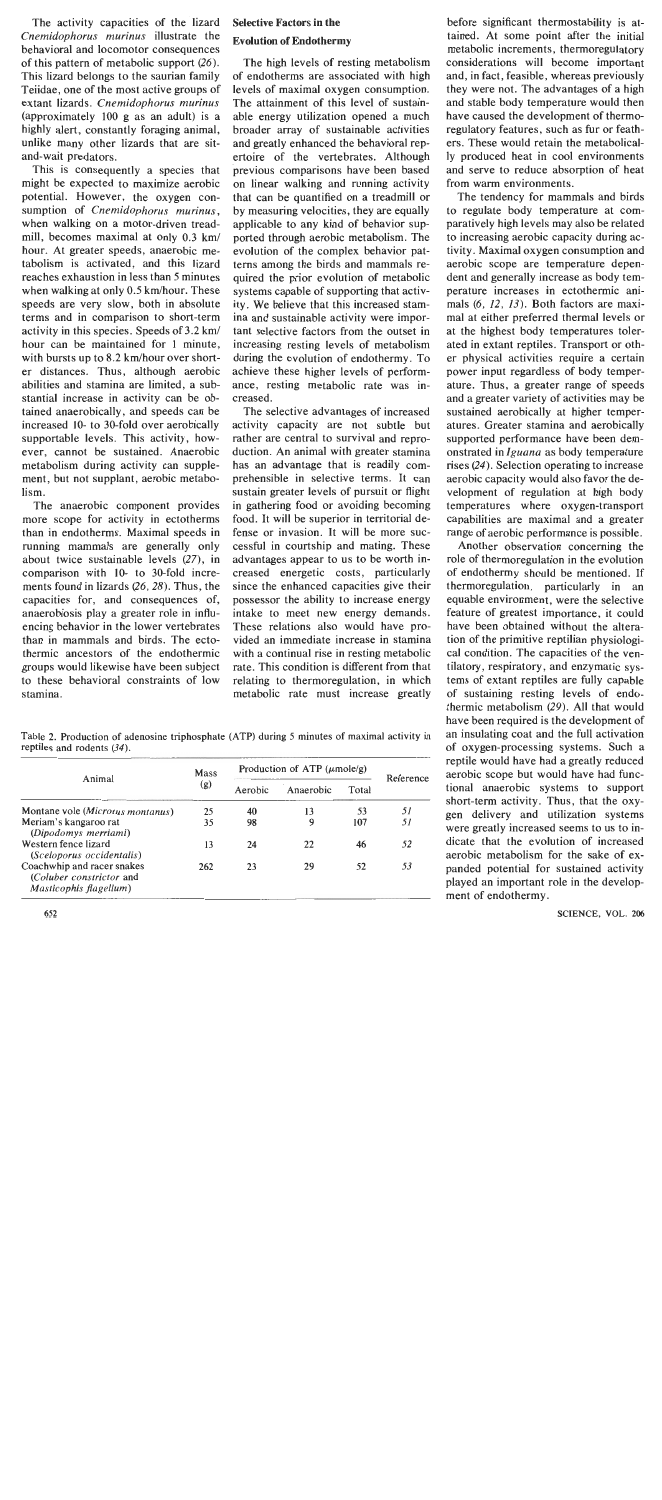The comparisons discussed above have been directed mainlv toward terrestrial mammals and reptiles, since both have similar locomotory energetics. However, the selectivity arguments apply equally well to the development of endothermy in birds and, perhaps, in dinosaurs. Part of the attractiveness of this hypothesis is that it does not require the development of ad hoc arguments for thermoregulatory advantages of endothermy in different climates for different groups. The greater levels of sustained power input may have been a factor of significance during the evolution of these groups. Flapping flight requires a certain minimal level of power input that is far beyond the aerobic capacity of modern reptiles. For instance, minimum theoretical and empirical power input required for level flight by a 35-g budgerigar *(Melopsittacus)* is 3.5 W *(30, 31).* Maximum aerobic power of a desert iguana *(Dipsosaurus)* of equal size is 0.4 W *(32).* To sustain flight with this power input would require wings that are impossibly large and thin. Anaerobic metabolism cannot safely enhance this power input, since fatigue during flight could be disastrous. Consequently, fundamental enhancement in the aerobic metabolic systems was required for the evolution of flying behavior characteristic of modem birds.

Among the dinosaurs, the necessity of physiological thermoregulation has been questioned since animals of such large mass would, in any case, be of relatively constant body temperature *(33).* If these animals were endothermic or if some groups of dinosaurs were endothermic, the acquisition of their high metabolic rate might have related to enhancing levels of sustainable activity and not to temperature regulation per se.

## **Performance During Burst Activity**

The evolution of increased aerobic ability and stamina in endotherms does not seem to have greatly increased maximal power output and the capacity for burst activity. Aerobic and anaerobic contributions to 5 minutes of burst activity are summarized in Table 2 for small rodents and reptiles. Maximal energy utilization over short periods is similar in these animals and is definitely not an order of magnitude different. The anaerobic component becomes even more prominent when shorter time periods are considered since more than half of the anaerobic response occurs during the first 30 seconds of activity *(34),* and there is an initial lag during this period before maximal levels of oxygen consumption

are attained. Consequently total power input of small reptiles may even exceed that of small mammals during shorter periods of activity. These high levels of anaerobically supported power input can result in high levels of short-term behavioral performance. Small lizards can accelerate to speeds greater than 10 km/ hour in distances of less than 2 m *(28).*  Although quantitative measurements are generally lacking, maximal speeds of small lizards seem very similar to those of mammals of equal size *(35).* 

Power input and running performance levels during burst activity may thus be very similar in small reptiles and mammals. These relationships explain why reptiles and amphibians are often very fleet and difficult to catch and why they may be able to outperform and outrun endotherms over short distances. The acquisition of high aerobic levels improved capacities for stamina but not for burst activity. Consequently, ectothermic vertebrates were not and are not necessarily easy prey for endotherms. Their lower energy expenditure for maintenance and thermoregulation and greater efficiences of secondary production permit them to occupy niches closed to endotherms. Yet their patterns of activity metabolism permit them to escape from and sometimes pursue endotherms over short distances. The evolution of endothermy has thus not improved all types of activity performance but only those relating to sustained behavior.

## **Enhancement of Aerobic Capacities**

How might the evolution of increased aerobic capacity have occurred? An examination of the diversity of modem reptiles can suggest adjustments possible within the reptilian metabolic framework. The most active species may be expected to have maximized their potential for oxygen transport. Lizards of the genus *Varanus* are examples of these capacities. These are active, predatory animals with aerobic scopes and sustainable running speeds more than twice as great as lizards of similar size *(2, 36).* This increment appears to be due to a greatly increased surface area of the lung, highly effective blood buffers, and large amounts of myoglobin in skeletal muscles (29, *36, 37).* 

Further increments in oxygen processing ability would appear to require energetic investments in morphological structures associated with oxygen uptake and transport-for example, development of an even more complex lung and ventilation system, the subdivision of the heart and a great increment in blood flow and pressure. and an increase in oxygen-carrying capacity of the blood. In addition, the capacity of tissue to utilize oxygen was also increased. Skeletal muscle, the tissue with the greatest aerobic scope, is the principal consumer of oxygen during activity. However, skeletal muscle has a relatively low metabolic rate at rest and does not constitute a major thermogenic organ in resting mammals *(38).* Endothermy is not based on muscle metabolism alone but involves increments in the metabolic rates of many organs. The activity of mitochondrial enzymes in unpurified homogenates of liver and skeletal muscle from lizards and mammals parallels differences in aerobic metabolic rates of intact animals *(39).* The greater metabolic rate of the endotherm appears to be due to greater concentrations of mitochondria in its tissues. If the catalytic capacity of the mitochondrial enzymes represented a major limitation on the oxygen-processing ability of animals evolving higher metabolic rates, this capacity could have been increased with a minimum of genetic alteration by increasing mitochondrial volume.

All the preceding alterations are consonant with increasing capacity for both activity and physiological thermoregulation. We believe that these events were tightly related and that the latter would not have occurred without the former.

#### **References and Notes**

- **I. R. B. Cowles,** *Evolution* **12, 347 (1958); I. E. Heath, in** *Evolurion and Environmenr,* **E.** *T.*  **Drake, Ed. (Yale Univ. Press, New Haven,**  Conn., 1968), p. 259; J. A. Hopson, Am. Nat.<br>107, 446 (1973); B. K. McNab, *ibid.* 112, 1<br>(1978); A. W. Crompton, C. R. Taylor, J. A.<br>Jagger, Nature (London) 272, 333 (1978).<br>2. G. A. Bartholomew and V. A. Tucker, *Physiol*
- 
- **3. R. T. Bakker,** *Evolution* **25, 636 (1971);** *Nature (london) 238, 81* **(1972); A. J. Desmond,** *The Hot Blooded Dmosaurs* **(Blond** & **Briggs, Lon**don, 1975); A. J. de Ricqlès, in *Morphology and Biology of Reptiles,* A. d'A. Bellairs and C. B. **Cox, Eds. (Academic Press, New York, 1976). p. 123. 4. A. M. Hemmingsen,** *Rep. Steno Mem. Hosp.*
- *Nord. Insulinlab. 9,* **1 (1960).**
- **5. F. G. Benedict,** *Carnegie Inst. Washington Publ. 425,* **1 (1932); W. R. Dawson and** *G.* **A. Bartholomew,** *Physiol. Zool.* **29,** *40* **(1956).**
- **6. The following regression equations relate resting**  metabolic rate to mass  $(M, \text{metabolic rate in } \text{watts } x, \text{ mass of animal in kilograms); for liz-  
ards at 37°C,  $M = 0.69 x^{3/2}$ ; mammals,  
 $M = 3.40 x^{0.75}$ ; nonpasseriform birds,  $M = 3.79$   
 $\mathbb{R}^0$ . Dawson, respectively, A. F. Bennet and W.   
R. Dawson, in *Biology of the Repillian*, C. Gans  
and W. R. Dawson, Eds. (Academic Press, New  
Yorkeliber, *The Fire of Life* (Wiley, New York$ **1961); R. C. Lasiewski and W. R. Dawson,** *Con-*
- 
- *dor* **69**, 13 (1967)].<br> **7. B. K. McNab**, *Ecology* **44**, 521 (1963).<br> **8. A. F. Bennett and K. A. Nagy,** *ibid.* **58, 697 (1977). 9. The efficiency of secondary productivity (calo-**
- ries of tissue formed per calories assimilated) is<br>an order of magnitude greater in poikilotherms<br>than in homeotherms [F. B. Golley, Am. Zool.<br>8, 53 (1968); S. McNeill and J. H. Lawton, Na-<br>utre (London) 225, 472 (1970)].
- **10. Assuming minimal values of thermal con- ductance and doubling resting levels of metabo-**